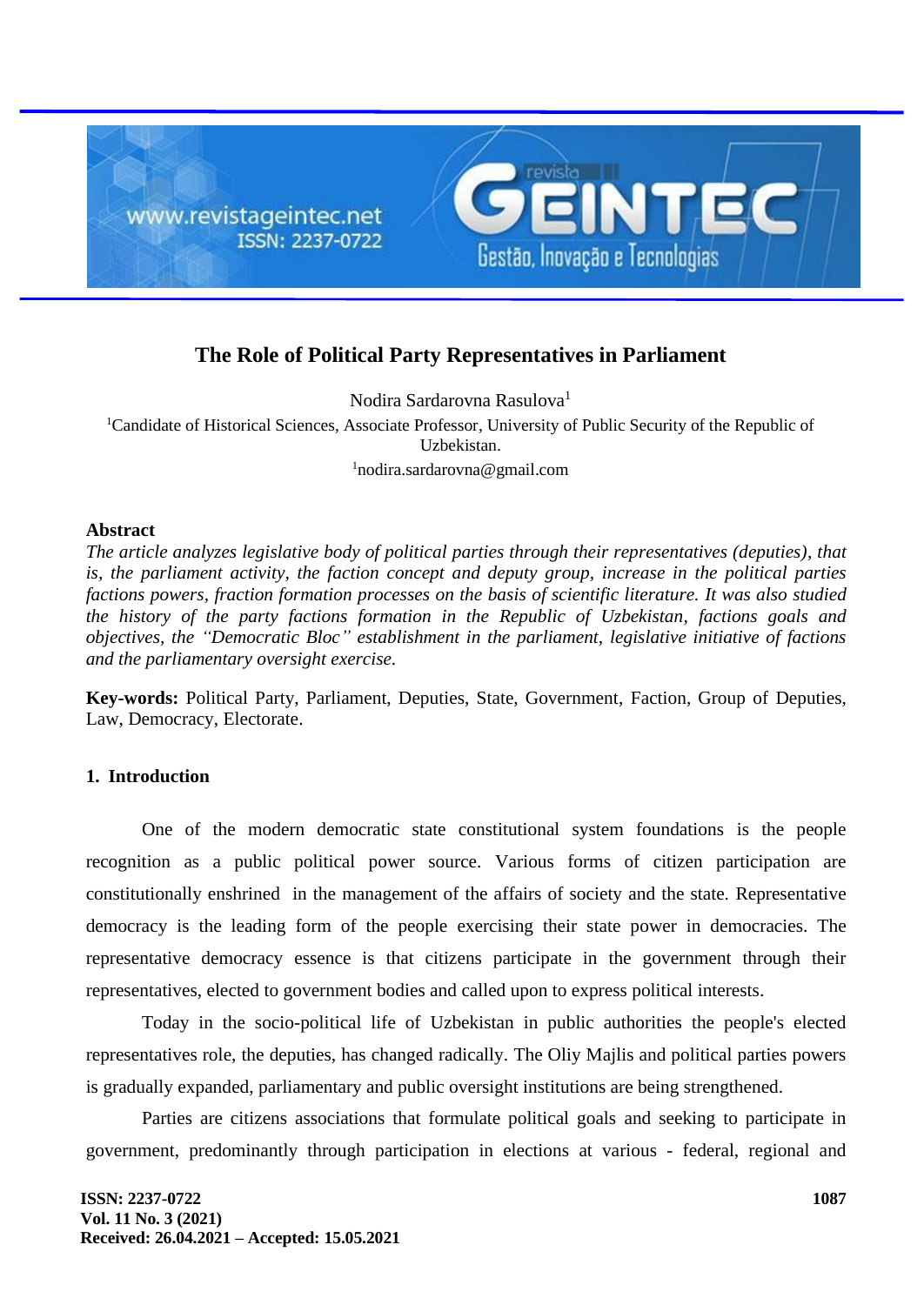local - levels. The main purpose of the political parties activities is public authorities - participation in the legislative and executive bodies formation. The state engages with political parties at the electoral, parliamentary, and governmental levels [1,152].

#### **2. Methods and Level of Research**

The article is based on the historical, comparative and logical analysis, consistency, objectivity principles. In studying the investigating problem it was analyzed the theories and views of Western scholars such as E. Khalilov, A.Abboskhojaev, Sh.Mamadaliev, I.R.Bekov, as well as, S.Tsarevskiy, B.Isaev, A. Rodionov on the political parties activities in parliament, many legislative acts on the subject, current political parties archives documents.

## **3. Research Results**

In order to understand the relationship between state and political party S.N. Tsarevsky emphasizes the need to distinguish three main components of the party: 1) the electoral party corps; 2) party organization; 3) the part of the party involved in the exercise of state power - the "party in office" (parliamentarians, ministers, etc.). It describes the later as the state mechanism part of a political party and as an "influential agent" of civil society in the state [2,305].

Today, political parties have a key role in the mechanism for the practical implementation of the powers separation principle and providing checks system and balances between the government branches. Such important provisions consolidation in the Constitution of the Republic of Uzbekistan as: nomination of a candidate for the post of Prime Minister by a party, which received the majority seats in the lower house of parliament or several parties, those who received the equal largest number of deputy seats; introduction of a mandatory procedure for holding consultations with political parties factions on a candidate for the post of Prime Minister; granting the right to political parties factions in the Legislative Chamber to initiate the resignation of the Prime Minister ensured the central role of party factions in the individual checks and balances system elements implementation.

It should be noted that the faction is formed in the Legislative Chamber of the Oliy Majlis, and the party group in the local government representative body is formed by the deputies nominated by the political party to represent the party interests. They are one of the subjects actively involved in the executive power formation at the center and at the local level, and are one of the main connecting links between a political party and the state power representative bodies.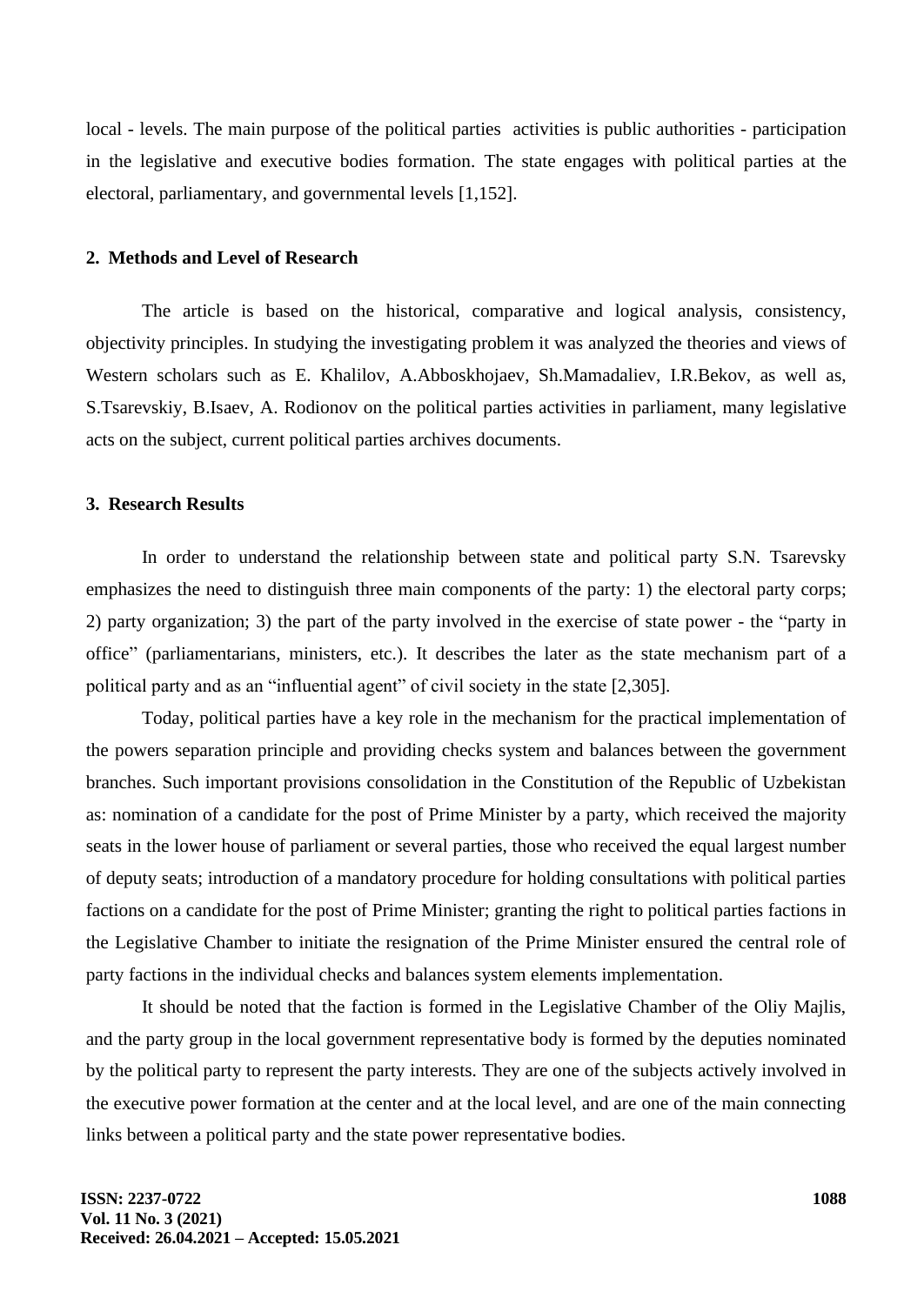E. Khalilov confessed fraction as belong to the one party or belonged to different parties with one-sided political goals вand an association of deputies registered in the prescribed manner [3,121]. It is known that political parties directly participate in parliamentary activities through factions. According to A.S. Abboskhojaev, the factions not only ensure the various political segments representation of the population in parliament, but also help to improve the entire parliamentary work organization [4,118-119].

Using a tool such as a faction in parliament, political parties in Uzbekistan have the opportunity to implement their electoral programs provisions, effectively implement their program and statutory tasks, to protect their electorate interests. This is what determines the deputies participation from political parties factions in the legislative process and making decisions on other issues. For this purpose, at deputy associations and factions are created from among its members, experts, scientists and representatives of civil society institutions, political parties electorate, representative bodies of power, expert councils and groups, who oversee bills and topics, considered in specialized committees, and prepare positions for their faction.

Political party faction organizes its work in accordance with the party program documents, parliamentary activity tasks defined at the Party Congress and recommendations of the central and executive bodies of the Party.

Political scientist B. Isaev noted that in the second half of the XIX century, the modern era political parties began with the parliamentary factions formation, first in Great Britain, the United States and France, and then in other developed countries. The factions formation has had a significant impact on the civil society development, as well as the growing electorate role in the electoral process. After the Second World War, the Italy, Japan, and France constitutions began to include separate articles on political parties and their factions [5,11-12].

By going through electoral procedures and taking part in the legislative activities of an elected body of legislative power, the party receives parliamentary status and creates its certain representation institution inside parliament, represented by the party faction. Formation of parliamentary parties becomes the result of the political parties institutionalization to the legislative branch within the reforming the political system framework [6,14].

It is known that the legislative power of Uzbekistan is formed in three stages: From the Supreme Soviet of the USSR to the Supreme Soviet of independent Uzbekistan (1991), then to the Oliy Majlis of the Republic of Uzbekistan (1994) and finally, from a semi-professional unicameral parliament to a professional bicameral parliament (2004). Initially, factions in parliament had not yet been formed. Factions in Uzbekistan were first formed in 1995 as a result of the 1994 parliamentary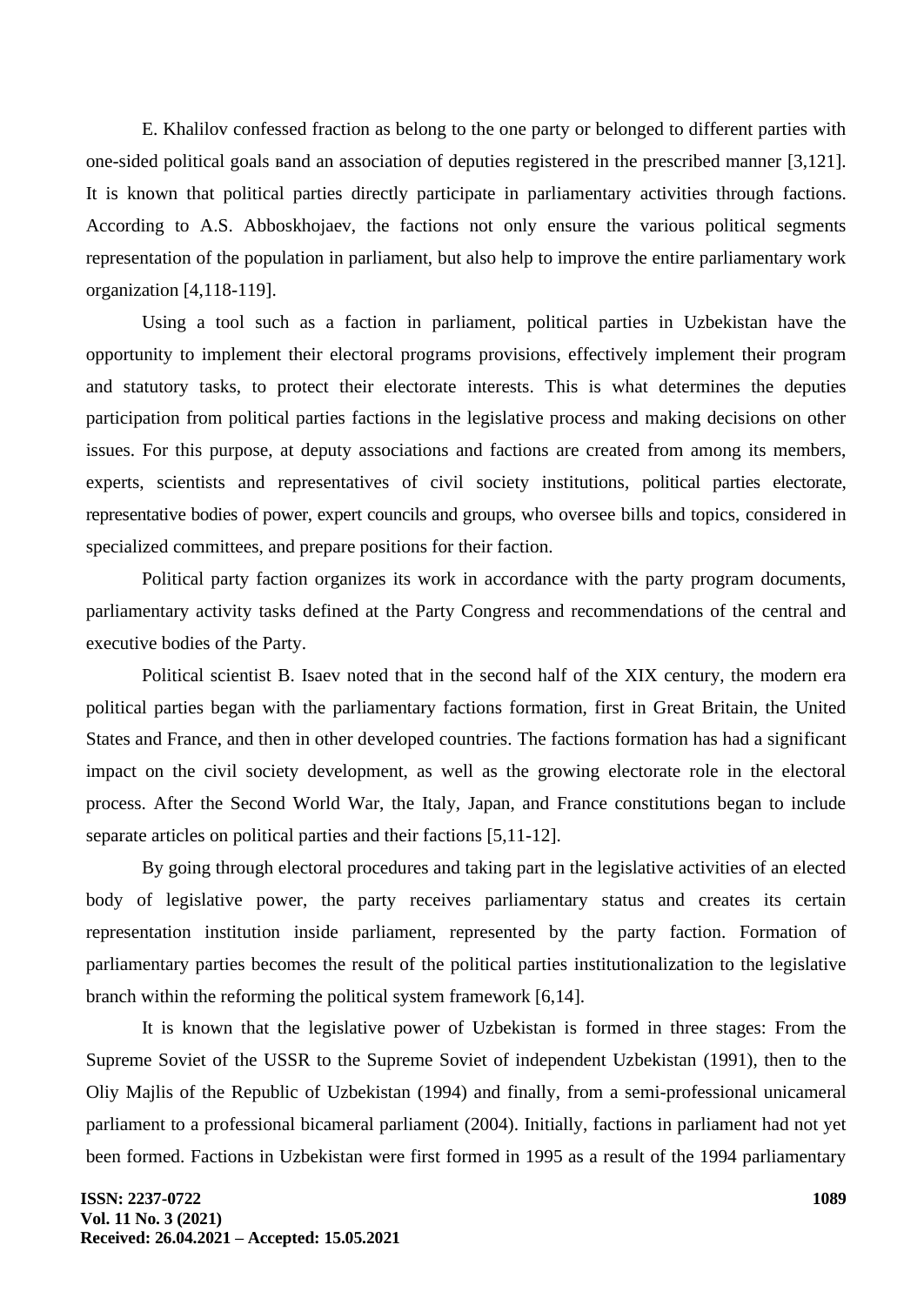elections, which provided for the first time in the Oliy Majlis to register candidates for parliament on a multi-party and alternative basis. It was a very important political event.

In the first convocation of the Oliy Majlis in 1994, three factions of political parties (69 from the People's democratic party of Uzbekistan, 47 from the social democratic party "Adolat", 14 from the Motherland development ("Vatan taraqqiyoti) party) and one bloc (120) were formed, the democratic party of "Milliy tiklanish" did not register its faction (7 members) [3,103]. As 1999 elections result to the second convocation of the Oliy Majlis, the ideological and political stratification of the parliament intensified, a new peculiar composition of the main party-political forces was formed.

As a result of the 2004 elections, five political parties factions and one bloc of initiative groups of voters were registered in the Legislative Chamber of the Oliy Majlis. After the signing of the agreement on the "Democratic bloc" by the Liberal democratic party of Uzbekistan, "Fidokorlar" national democratic party, the social democratic party "Adolat" establishment in the Legislative Chamber of the Oliy Majlis on February 15, 2005, the People's democratic party faction has announced that it will act as an opposition minority in parliament.

If in 2004-2014, the factions of the Liberal democratic party of Uzbekistan, the social democratic party "Adolat" and the democratic party "Milliy Tiklanish" merged into a democratic bloc, in the lower house, formed in 2015, the Liberal democratic party of Uzbekistan and the democratic party "Milliy Tiklanish" merged into a bloc of democratic forces. In the renewed parliament, the bloc of democratic forces will operate on the basis of an agreement on mutual cooperation between two parties factions. The party factions united in the bloc retain the right to discuss issues in advance and develop a common position on them, as well as to act in accordance with their programmatic goals and objectives [8].

As the 2019 elections result, 5 political parties factions (Liberal democratic party of Uzbekistan, social democratic party "Adolat", democratic party "Milliy Tiklanish", People's democratic party of Uzbekistan, Ecological party of Uzbekistan) were formed in the Legislative Chamber of the Oliy Majlis.

It is known that each political party determines its program and tasks based on the interests of its electorate. Party factions also create, discuss and adopt bills in terms of the same goals and objectives.

The new factions formed in the Legislative Chamber develop draft laws based on the electorate interests and program goals. In particular, the faction goal of the Liberal democratic party of Uzbekistan is to make entrepreneurs, businessmen and farmers more active creating new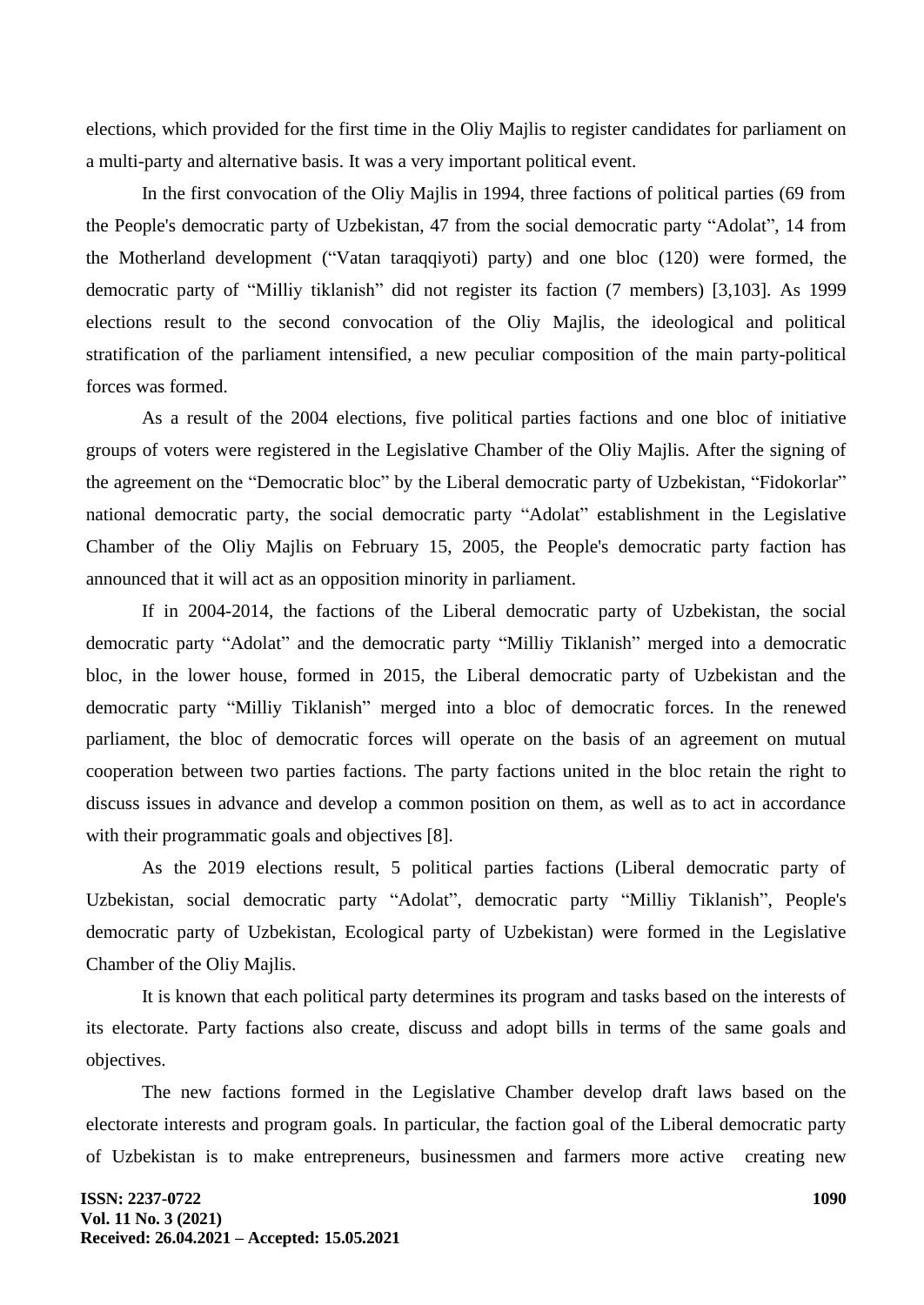opportunities, protecting this society segment interests and ensuring the future; the faction purpose of the democratic party "Milliy tiklanish (National Revival)" is to create favorable conditions for the national identity growth, the national pride formation and strengthening, devotion and love for the motherland; the faction purpose of the "Xalk demokratik" (People's democratic) party is to protect the population interests in need of targeted social protection and social support by the state and society in state power the representative bodies; the faction goal of the social democratic party "Adolat" is to build a democratic state based on the law rule, a strong just civil society based on a socially oriented market economy [9,4].

The most important task of the faction members in their activities is lawmaking. This is crucial in the party's programmatic ideas implementation, as well as in their parliamentary powers exercise. The faction also includes the deputies work coordination elected to or outside the parliamentary committees and commissions, exchange experience, regular contacts with voters, assistance in working on draft laws in order to ensure their full performance of their duties as deputies.

Over the past five years, the Chamber activities have been significantly revived, with 540 bills considered, or 2 times more than in 2010-2014. If in 2015 only 11 of the adopted laws were comprehensive and new laws, in 2019 this figure increased 3 times and became 35. Taking into account the views expressed by the population, critical comments, 16 bills were rejected and returned to the initiative body. However, in 2010-2014, no bills were returned.

It should be noted that in 2015-2019, the deputies number exercising the legislative right initiative increased in number. In particular, in 2010-2014, 37 bills were discussed by deputies, while in the last convocation this figure increased 2.5 times to 88 [10].

Nomination of active candidates for deputies can be achieved through transparency, party members equality, non-party citizens participation. Adding to Mamadaliev's opinion, it can be said that "... internal democracy in political parties is almost non-existent. Debate has not become a criterion of their lives. Similarly, inter-party disputes are not observed. The party leaders and activists elected to the parliament are not trying to revive the internal party activities until the next elections, but to preserve the mandate they have won. As a result, party life is forced to remain "amorphous". This means that it is necessary to create mechanisms for the internal democracy and ideology formation in the parties, inter-party debate, debate, self-criticism" [11,176]. It is necessary to study foreign countries experience in this regard.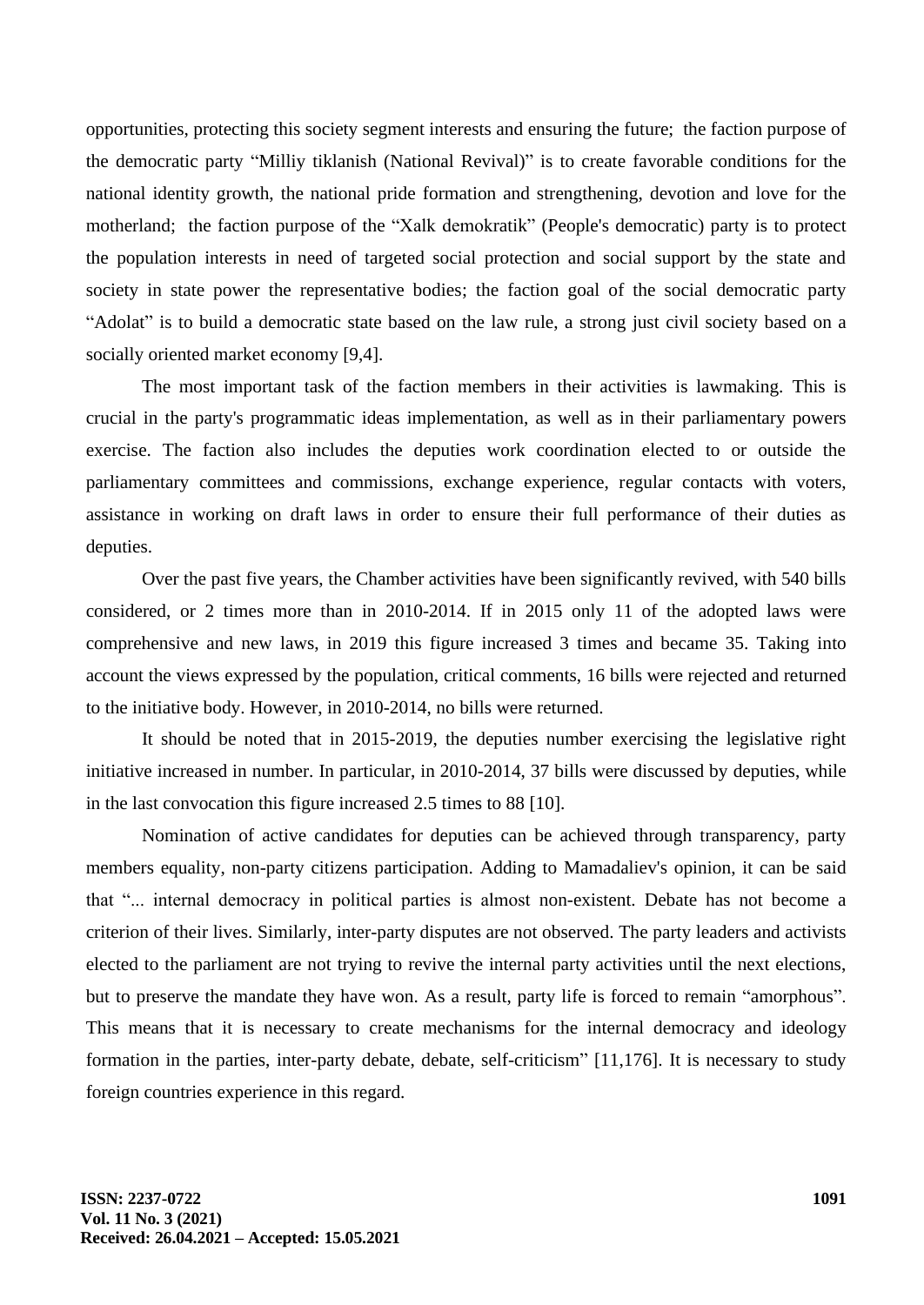# **4. Conclusions**

The fact that political parties become the sole nomination subject in elections imposes on them the obligation to ensure the constitutional right not only their members but also of other citizens to be elected. Despite their ideas reflection in the programs, there is no clear political positioning in the political parties activities of Uzbekistan. All parties lack a mechanism for implementing their ideas. The party ideas implementation should not only cover the electoral campaign, they should be carried out during the stay period in power structures.

It plays an important role in the laws adoption that determine the future of the country through competition between party factions. Therefore, in order to further develop inter-party competition, we offer the following:

- Each political party must have its own alternative program. This means that, a political party must convey to the common citizen the socio-economic development ways advantages of the country it is advancing in its program, critically comparing them with the directions set out in another political party program. And in doing so, it must gain the electorate trust;
- Be able to demonstrate with concrete examples of ensuring greater citizen participation in public administration, as well as strengthening public control over the public authorities activities and the political party's approach to further increasing its accountability to the people;
- A party program development in order to radically improve the systemic activity of parliamentary deputies in their constituencies;
- To explain the essence of the political parties factions not only in the laws drafting and adopting process, but also among the general population, development of measures to improve the adopted laws quality.

#### **References**

Duverger, M. (2000). *Political parties*. М.

Tsarevsky, S.N. (2010). Features of the participation of political parties in the decision-making process in the State Duma of the Russian Federation. *Bulletin of the Nizhny Novgorod University. N.I. Lobachevsky, 3*(1). 305.

Khalilov, E.H. (2001). *The supreme legislative body of the Republic of Uzbekistan: from false representation to true parliamentarism.* T: Uzbekistan.

Abboskhojaev, A.S. (2007). Organization of the Legislative Chamber of the Oliy Majlis of the Republic of Uzbekistan: diss…candidate of Legal Sciences. T: TSLU.